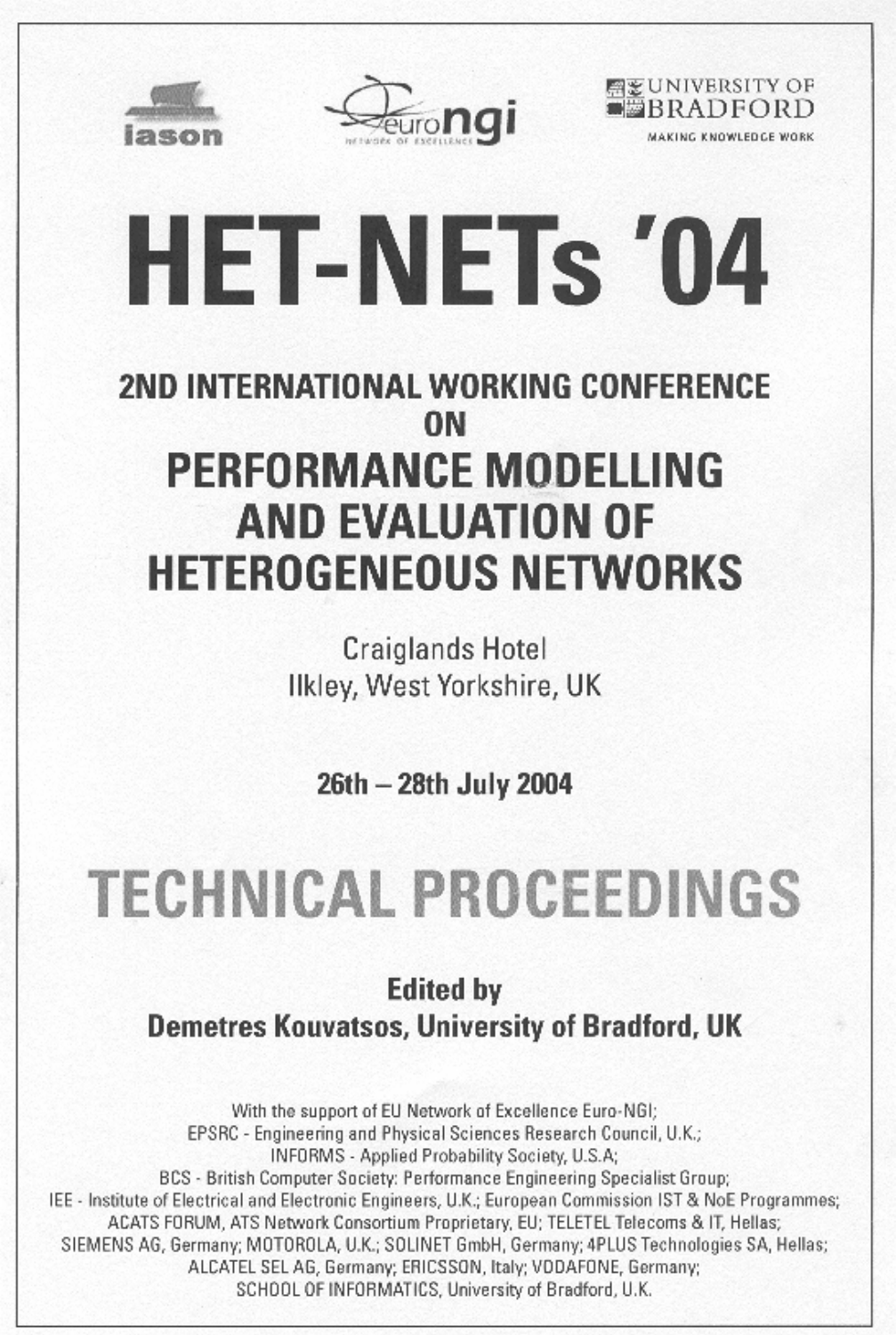#### SECOND INTERNATIONAL WORKING CONFERENCE



# HET-NETs'04



#### PERFORMANCE MODELLING AND EVALUATION OF **HETEROGENEOUS NETWORKS**

Monday 26<sup>th</sup> - Wednesday 28<sup>th</sup> July, 2004<br>Craiglands Hotel, Ilkley, West Yorkshire, U.K.

#### **List of Authors**

| Authors        | <b>Paper Numbers</b>       | Authors              | <b>Paper Numbers</b> |  |
|----------------|----------------------------|----------------------|----------------------|--|
| Aalto S.       | P9                         | Bruneel H.           | P42                  |  |
| Adams J.       | konimatič<br>P64           | Carlsson P.          | P15                  |  |
| Aguir M.       | shinalla<br>P11            | Carvalho P.          | <b>P51</b>           |  |
| Ahmed M.       | SWITCH<br>P <sub>3</sub>   | Casares V.           | P44, P35             |  |
| Al-Ayyoub A.   | P61                        | Casas P.             | P56                  |  |
| Almeida A.     | P <sub>26</sub>            | Chakka R.            | T6, WP8              |  |
| Alphand O.     | P45                        | Chapin J.            | P25                  |  |
| Altaman E.     | Gebra 326<br>P55           | Clausen T.           | P68                  |  |
| Altamirano M.  | $1 - 10000$<br>T8          | Collini B.           | P70                  |  |
| Altman E.      | esbriski<br>P29            | Constantinescu D.P15 |                      |  |
| Andonovic I.   | baig is W<br>P47           | Czachorski T.        | T10, P63             |  |
| Aseri T.       | .Dan<br>P18                | Dallery Y.           | P11                  |  |
| Asfand-E-Yar   | BOTH M<br>P52              | Dayar T.             | P62                  |  |
| Ashkenazi L.   | P <sub>2</sub>             | De la Ossa B.        | PP <sub>2</sub>      |  |
| Assi S.        | 45633<br>P31               | De Vuyst S.          | P21                  |  |
| Atmaca T.      | 9380<br>P34                | Dhaou R.             | T11                  |  |
| Atmaca T.      | P37                        | Diab A.              | P48                  |  |
| Attila J.      | niandi<br>P65              | Diaz C.              | P74                  |  |
| Avi-Itzhak B.  | sebaské<br>T1              | Domenech J.          | P73                  |  |
| Avrachenkov K. | P29                        | Domoxoudis S.        | P20                  |  |
| Awan I.        | P69, P36, T15, P52         | Dopfer M.            | T14                  |  |
| Baccelli E.    | P68                        | Dreibholz T.         | P64                  |  |
| Bagai D.       | P18                        | Drigas A.            | P20                  |  |
| Ball F.        | Anti M<br>T12              | Eberspacher J.       | T <sub>4</sub>       |  |
| Barth D.       | 0003070<br>P82             | Echabbi L.           | P82                  |  |
| Bauer M.       | M awaid<br>P38             | El Khoury R.         | P55                  |  |
| Becker M.      | 1-umb30<br>T11             | Esser M.             | T14                  |  |
| Belo C.        | sebergO<br>P <sub>26</sub> | Estrela P.           | P84                  |  |
| Belzarena P.   | <b>SERO</b><br>P56         | Fairhurst G.         | P70                  |  |
| Bermolen P.    | P56                        | Feng C.              | P33                  |  |
| Berthou P.     | P45                        | Ferreira F.          | T5                   |  |
| Bewick C.      | onan ch<br>P16             | Fiedler M.           | P15                  |  |
| Beylot A.      | T11, P66                   | Fourneau J.          | P62, P63             |  |
| Biro J.        | P5                         | Fratti M.            | T3                   |  |
| Boringer R.    | P38                        | Freitas V.           | P51                  |  |
| Bouabdallah N. | P66                        | Fretwell R.          | T16                  |  |
| Boxma O.       | der S<br>P17               | Fromentin E.         | P45                  |  |
| Bruneel H.     | P21                        | $F_{II}$ $O$         | P <sub>23</sub>      |  |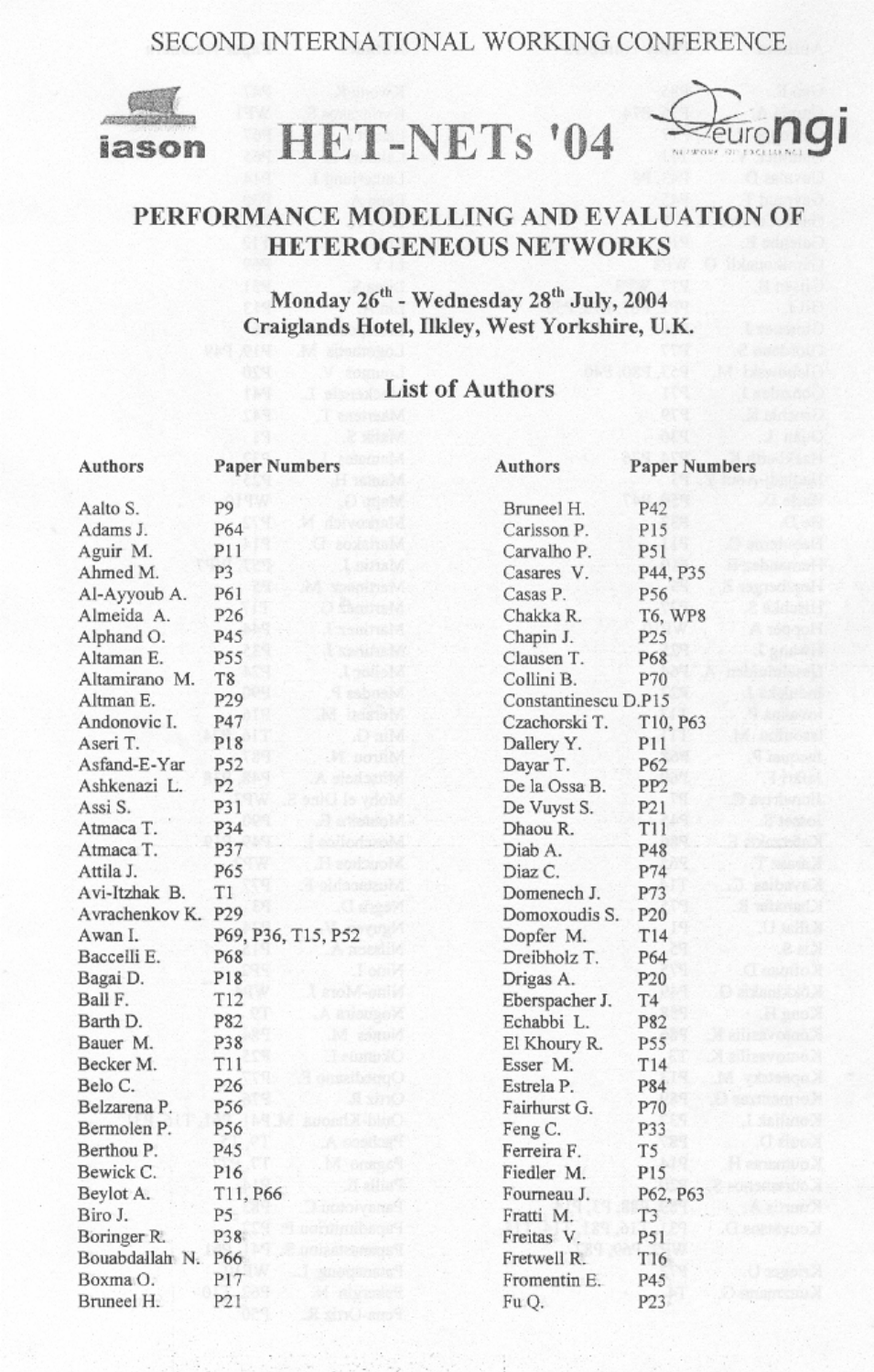#### **Measurement, Modelling and Simulation of Videoconference Traffic from VBR Video Encoders**

S. Domoxoudis<sup>1,2</sup>, S. Kouremenos<sup>1,2,\*</sup>, V. Loumos<sup>2</sup> and A. Drigas<sup>1</sup>

*1. National Center for Scientific Research ''DEMOKRITOS'' Department of Technological Applications, NetMedia Lab P.O. Box 15310 Gr. Ag. Paraskevi Attikis, Greece* 

*2. National Technical University of Athens ''NTUA'' School of Electrical and Computer Engineering, Multimedia Technology Laboratory P.O. Box 15780 Gr. Zographou, Attikis, Greece* 

#### **Abstract**

In this manuscript, we present a generic and simple method to model conservatively – with respect to queuing – videoconference traffic from VBR video encoders over IP Networks. The analysis of extensive data compressed by the encoders of the Videoconferencing Tool ViC: NV, NVDCT, H.261, H.263, H.263+, BVC and CELLB (which, to the best knowledge of these authors, haven't been studied in their entirety) suggests that although the fit of the empirical distribution with the MOM method is not satisfactory, a careful choice of the autocorrelation coefficient using the ''compound exponential fit'' model used in [1] and the modulation of the simulated data with a random variable of a uniform distribution, as in [8], can lead to a steady generalization of the DAR model. Simulation results using the ns-2 simulator confirm our claims.

*Key-words***:** videoconference, VBR encoders, traffic modelling, queuing, simulation

#### **Introduction**

 $\overline{a}$ 

Videoconference traffic modelling has been extensively studied in literature and as a result a wide range of modelling methods can be found. Results of earlier studies as [2], [3], [9], [10], [12], concerning variable bit-rate video streams in ATM networks, indicate that the histogram of the vbr video frame sizes exhibits an asymmetric Gamma-like shape and that the autocorrelation function decays quickly (approximately exponentially) to zero. An important body of knowledge in vbr traffic modelling is the approach in [7] where the DAR [6] model is introduced. Several other models have been proposed for vbr video traffic modelling such as GBAR [4] and SCENIC model [5] which are generalized forms of DAR. The GBAR model could be a solution for traffic modelling of these encoders, as it was especially designed for videoconference. On the contrary, SCENIC is oriented to full motion video and not to a typical videoconference content.

Newer studies of vbr video traffic modelling reinforce the general conclusions obtained by the above earlier studies by evaluating and extending the existing models and also proposing new methods for successful and accurate modelling. In [11], a 'stuffing' method was used for grouping frames into variable frame periods. In this study, the use of movies (like Starwars), as visual content, led to frames generation with an approximate Gamma PDF (more complex when target rate was imposed) and ACF quickly decaying to zero. A final study is [8] where authors proposed a new generalized model called MMB-DAR that combines a marginal matching technique and a variable of uniform distribution.

<sup>\*</sup> Corresponding author: skourem@mail.ntua.gr, skourem@central.ntua.gr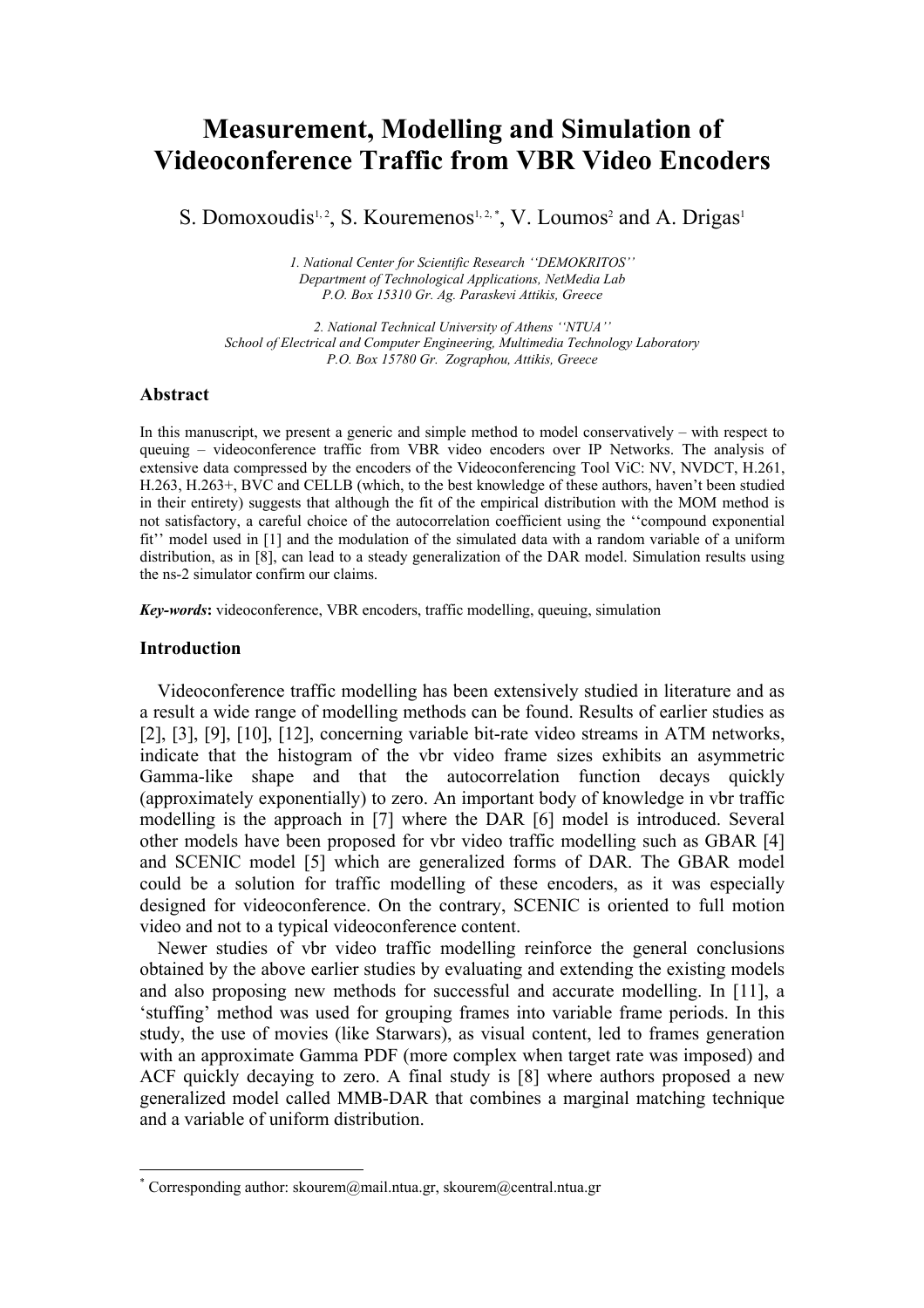The above methods certainly constitute a valuable body of knowledge. However, these methods haven't been applied to the traffic generated by the entirety of the encoders used in the global videoconference market† . Many of the encoders supported by ViC like NV, BVC, CELLB are widely used by the academic community while others are used in palmtops thanks to their effective performance and cheap processing needs. Under these circumstances, this study proposes a generic and simple method for conservative modelling of videoconference traffic encoded by the reported existing videoconference coding methods.

The rest of the paper is structured as follows: section 1 describes the characteristics of the experiments and presents some basic statistical information of the measured data. Section 2 contributes modelling results with the DAR model and discusses appropriate methods (per encoder) for  $-$  with respect to queuing  $-$  successful traffic modelling. The simulation results of section 3 confirm the accuracy and conservativeness of the proposed methods. Finally, section 4 culminates with conclusions and pointers to further research.

#### **1. Description of the Videoconference Experiments**

The study reported in this paper undertook measurements of the IP traffic generated by different VBR encoders. To do this, we used the videoconference software package ViC and measured the traffic generated by all the encoders currently supported by the program. These are: NV [17], NVDCT [17], H.261 [13], H.263 [13],  $H.263+$  [13], BVC<sup>‡</sup> and CELLB [15]. The JPEG encoder was not examined as it produces very high Video Bit Rate. This is due to the fact that in its coding algorithm, the entire frames are coded via the JPEG still image standard (does not utilize a blockbased conditional replenishment algorithm). The PVH encoder was not studied as it utilizes a video compression algorithm that produces multiple layers in a progressively refinable format and tolerates packet loss [19]. The RAW standard produces uncompressed data and as a result is out of interest in the current study.

Our experiments methodology is the following: importing a created content (a person speaking with mild movement and no abrupt scene changes) through a video camera input, we configured ViC to transmit the encoded data to the IP number of a Network Sniffer (a pc running the Ethereal program). The duration of each experiment was 1 hour and from the ViC menu the Video Bit Rate was configured at 320 Kbps and the Video Frame Rate at 15 fps (parameters required for a qualitative talking heads communication). For comparison reasons, the same content was inputted in all the experiments. In each case, the UDP packets were captured by the traffic monitoring software. The collected data were further post-processed at the frame level by tracing a common packet timestamp. The produced frame size (bytes) sequences were used for further analysis.

Some first conclusions, as supported by the experiments' results (see Table 1), arise concerning the statistical trends of each encoder's traffic. First of all, we observe that the encoders tend to reach the video frame rate threshold specified in the experiment's scenario (except H.263+). Moreover, NVDCT produces lower Video Bit Rate than NV does. This is also observed at the h.26x series. Specifically, h.263+ produces lower Video Bit Rate than h.263 and h.261 do. This was expected, since the earlier encoder versions have improved compression algorithms than the prior ones. Finally,

 $\overline{a}$ 

<sup>†</sup> Although a newer encoder, namely, H.264, exists, most videoconference clients do not support it.

<sup>&</sup>lt;sup>‡</sup> Although an extensive research has been made, no information was found for the BVC (Berkeley Video Codec) standard.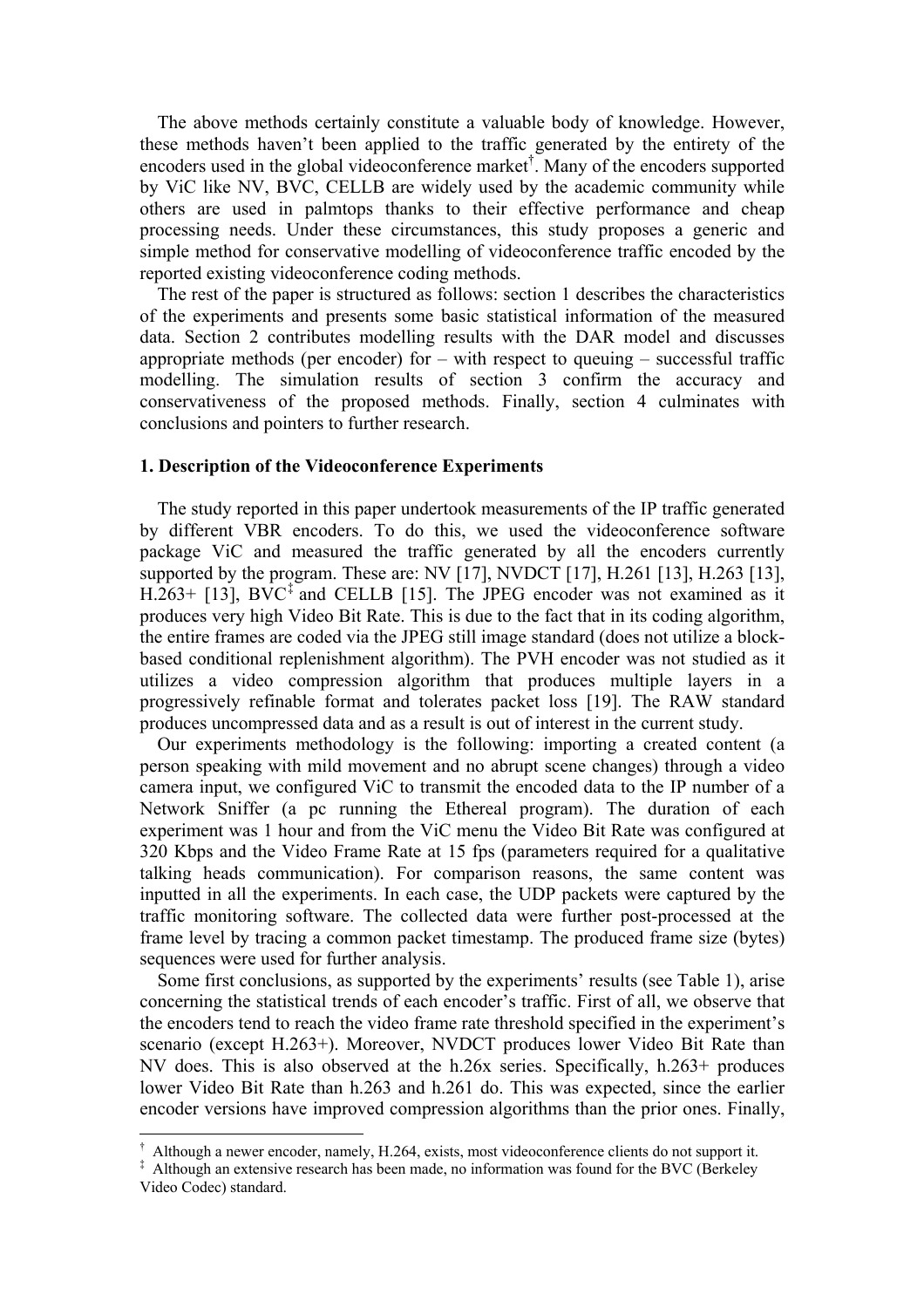despite the fact that the h.261 (Intra-h.261) and NV encoders are both transform coders and are in fact quite similar, the former produces lower Video Bit Rate because it uses a discrete cosine transform (DCT) instead of a Haar transform; it uses a linear quantizer instead of dead-zone only quantizer; and it applies Huffman coding to the run-length encoded symbols (for more information see [13], [15], [16], [17], [18]).

#### **2. Statistical Analysis of the Video Traffic and Presentation of the Simulation Method**

Analysis of the traffic, for all experiments, confirms the general body of knowledge that literature has formed concerning videoconference traffic. In brief, the sequence of the frame sizes can be represented as a stationary stochastic process, with an AutoCorrelation Function (ACF) quickly decaying to zero and a marginal frame-size distribution of approximately Gamma form.

The above context makes the DAR model directly applicable for full modelling and analytic treatment of the traffic. This model produces a sequence of frame sizes according to the transitions of a discrete time Markov Chain, of the form:

$$
P = \rho I + (1 - \rho)Q \tag{1}
$$

where  $\rho$  is the autocorrelation coefficient at lag-1,  $\dot{\rho}$  is a rank-one stochastic matrix with all rows equal to the probabilities resulting from the negative binomial density corresponding to the Gamma fit for the frame size distribution and *I* is the identity matrix (with the same dimension as *Q*).

After extensive analysis of the empirical data with different generalizations of the DAR model in literature and extensive simulations tests using the ns-2 simulator, we concluded to a generic and simple proposal for conservative simulation of the videoconference traffic for each encoder. Our proposal includes the following modelling and simulation steps (for each step we reason our claims):

#### *1. To fit the empirical frame sizes distribution use the MOM method. Why?*

- It is simple. All you need is the mean frame size and the variance of the frame sizes sequence given by table 1, and not the entire sequence (only a small part of the sequence is enough as the sequence is stationary).
- It captures accurately the mean video bit rate of the actual data.
- It tends to capture the tail of the frame sizes distribution (that corresponds to the peak rates of the traffic).

In actuality, all density distributions seem to fit a gamma-like shape with a very heavy tail and asymmetry (see figure 1). According to the method of moments when the mean,  $m$ , and the variance,  $v$ , of the data sample are known, this method produces

estimates for the shape and scale parameters of the Gamma distribution:  $p = \frac{m^2}{v}$ 

and  $\mu = \frac{v}{c}$ *m*  $\mu =$  (Numerical values of p and  $\mu$  parameters of all encoders appear in Table 2).

Although the MOM method did not provide a satisfactory fit in most cases (see figure 1), it can still capture the mean video bit rate (what matters in queuing).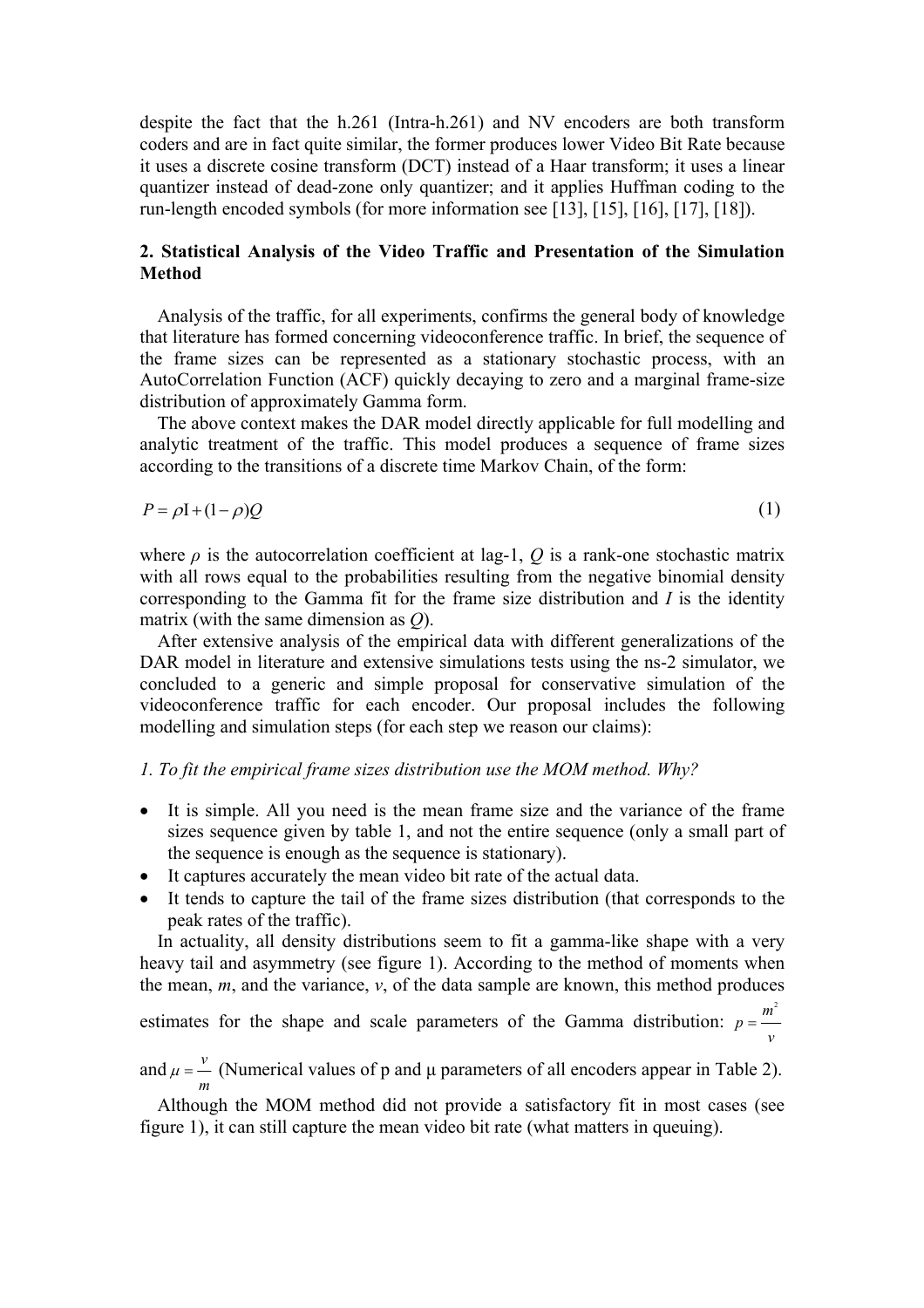*2. Choose the correlation coefficient not at lag-1 by taking into account the long-term trend of the ACF*.

Taking into account that the long-term decay rate is the most important factor for queuing, it is evident that a proper model for fitting the autocorrelation function of videoconference traffic is the Compound Exponential Fit (CEF) proposed in [1]. This method is a weighted sum of two geometric terms:

$$
\rho_{\kappa} = w\lambda_1^{\kappa} + (1-w)\lambda_2^{\kappa}, \text{ with } |\lambda_2| < |\lambda_1| < 1 \tag{2}
$$

This method was tested with a least squares fit to the autocorrelation samples for the first 1000 lags§ for each encoder. Numerical values for the results appear in Table 2, while the graphs of the fitted models are compared to the sample ACFs in figure 2.

What matters in (2) is the autocorrelation coefficient  $\lambda_1$  as it tends to capture the long-term behavior of the autocorrelation function. The retention of this model is further verified by previous studies [1], [7] for videoconference traffic where values of  $\lambda_1$  were found to be near 0.998. This being the case, further study towards new models is of no point.

*3. Create a 30-state Markov Chain from (1) (using the data set of Table 1 and 2) and assure to modulate the simulated data by a random variable of uniform distribution.* 

Extensive simulation tests showed that a 30-state markov chain can simulate steadily the actual data.

The 30 states can be easily chosen by dividing the interval between the maximum and the minimum frame size into 30 frame sizes states. So, if  $x_{min}$  is the min frame size and  $x_{max}$  the max frame size from Table 1 then the step  $s$  of the states should be  $s = integer[(x_{max} \cdot x_{min})/30].$ 

To make the simulated data more realistic, the introduction of a random variable  $Y_n$ of a uniform distribution in the interval of [-*s*/2, *s*/2] is a direct solution (similarly used in [14] but without any suggestion on the selection of the interval).

#### *4. Initialize your Markov Chain with the mean state (which is 15 in our case).*

This is a realistic initialization choice as the first frame of the encoder is more probable to be in the mean.

#### **3. Validation of the Simulation Results with ns-2**

 $\overline{a}$ 

In this section, we apply trace-driven simulation tests with ns-2 to validate the simulation method proposed in the previous section.

Consider we have a typical M/D/1 queuing system with an incoming vbr source with mean video bit rate equal to C Kbits/sec (containing the actual data or the simulated data), a queue with infinite buffer B (Bytes) and a server with capacity D=1.1<sup>\*</sup>C Kbits/sec (10% higher than the client).

Deploying the above trace-driven simulation system in ns-2, we monitor the queue buffer size every 0.1 sec. The complementary distribution of the monitored buffer frame sizes gives buffer overflow estimation. The comparison of the distribution

<sup>&</sup>lt;sup>§</sup> Fitting at 500 and 5000 lags found to be too optimistic and conservative correspondingly (always regarding queuing).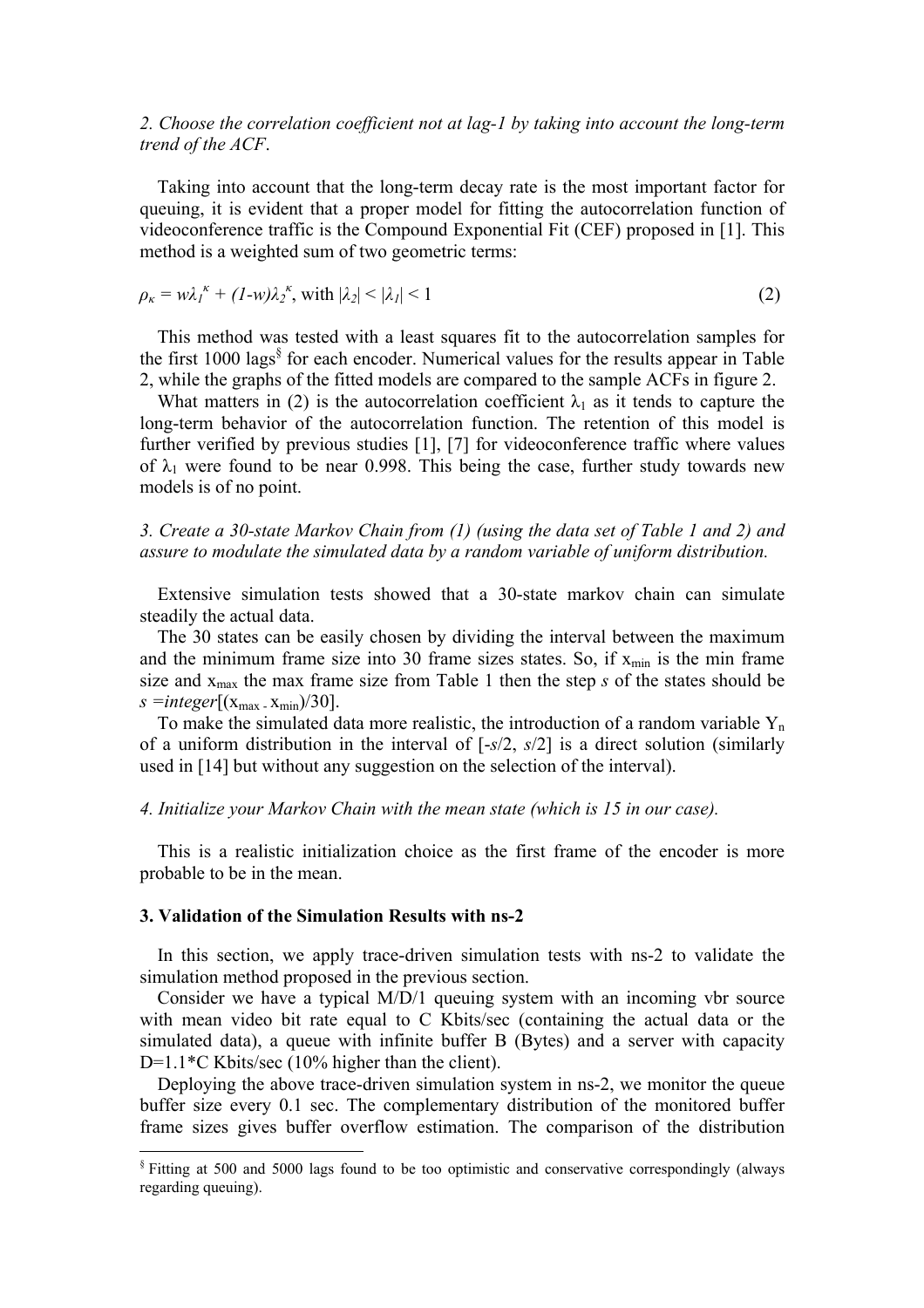given by the sample data and the simulated data is used for validation of the simulation model.

After extensive simulations, we concluded that the proposed model is steady and provides conservative estimations in all cases. However, a careful choice of the correlation coefficient is needed to assure that the model will remain conservative in future cases of burstier sources. A fit of the autocorrelation function at 1000 lags lead to conservative results for all the encoders. Most *ρ* values are near 0.98 besides the case of H.263+ (equal to 0.83).

As depicted in figure 3, the buffer overflow estimation given by the simulated data with the DAR model (always with the value of  $\rho$  being equal to the correspondent value of Table 2) is more conservative than the actual data estimation. The conservativeness of our method assures the applicability of the simulation method in cases of lower or higher motion videoconference contents.

#### **4. Conclusions**

The current study is a contribution of modelling and simulation results for a variety of existing videoconference encoders for talking heads communication. After extensive analysis and simulation tests, we concluded that a careful but simple generalization of the DAR model can simulate steadily and accurately the measured videoconference data. Finally, Tables 1 and 2 constitute a valuable data set for administrators of computer networks interested in queuing studies on videoconferencing applications.

Future work includes: validation of our model with different videoconference contents (low motion and high motion), study of different statistical models for fitting the empirical distribution (besides the MOM method) and the realization of our model using the Continuous version of the DAR model, namely, C-DAR model (proposed in  $[14]$ ).

#### **Acknowledgements**

The authors would like to thank Dr K. Kontovasilis for valuable discussions, suggestions and encouragement.

#### **References**

- [1] C. Skianis, K. Kontovasilis, A. Drigas, and M. Moatsos, Measurement and Statistical Analysis of Asymmetric Multipoint Videoconference Traffic in IP Networks, Telecommunications Systems (2003), Volume 23, Issue 1. pp. 95-122.
- [2] H. S. Chin, J. W. Goodge, R. Griffiths, and D. J. Parish, Statistics of video signals for viewphone-type pictures, IEEE JSAC (1989), 7(5):826–832.
- [3] D. M. Cohen and D. P. Heyman, Performance modelling of video teleconferencing in ATM networks, IEEE Trans. Circuits Syst. Video Technol. (1993), 3(6):408–422.
- [4] D.P. Heyman, The GBAR source model for VBR videoconferences, IEEE/ACM Trans. Networking (1997), 5: 554-560.
- [5] M.R. Frater, J.F. Arnold. & P. Tan, A new statistical model for traffic generated by VBR coders for television on the broadband ISDN, IEEE Trans. Circuits and Syst. for Video Technology (1994), 4: 521-526.
- [6] P.A. Jacosb and P.A.W.Lewis, Time series generated by mixtures, J. Time Series Analysis (1983), vol. 4, no. 1, pp. 19-36.
- [7] D. P. Heyman, A. Tabatabai, and T. V. Lakshman, Statistical analysis and simulation study of video teleconference traffic in ATM networks, IEEE Trans. Circuits Syst. Video Technol. (1992), 2(1):49–59.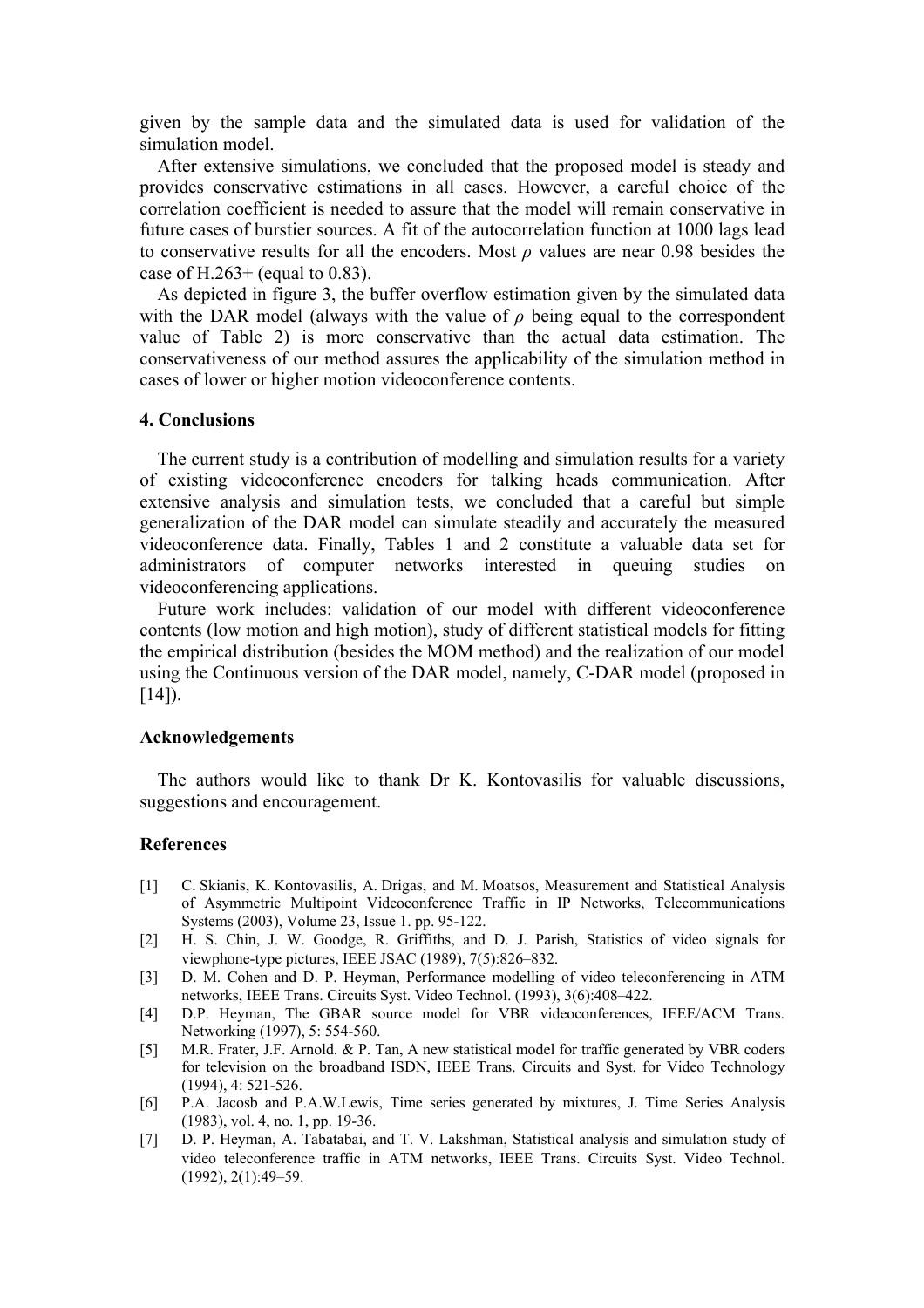- [8] L. Yan-ling, W. Peng, W. Wei-ling, A Steady Source Model for VBR Video Conferences (2003), Las Vegas, Nevada p. 268.
- [9] R. Kishimoto, Y. Ogata, and F. Inumaru, Generation interval distribution characteristics of packetized variable rate video coding data streams in an ATM network, IEEE JSAC (1989), 7(5):833–841.
- [10] B. Maglaris, D. Anastassiou, P. Sen, G. Karlsson, and J. D. Robbins, Performance models of statistical multiplexing in packet video communications, IEEE Trans. Commun. (1988), 36(7): 834–843.
- [11] F. Fitzek and M. Reisslein, MPEG-4 and H.263 video traces for network performance evaluation, IEEE Network, vol. 15, no. 6, pp. 40--54, November/December 2001, Video traces available at http://www.eas.asu.edu/mre.
- [12] M. Nomura, T. Fujii, and N. Ohta, Basic characteristics of variable rate video coding in ATM environment, IEEE JSAC (1989), 7(5):752–760.
- [13] Open Mash (http://www.openmash.org/)
- [14] S. Xu, Z. Huang, and Y. Yao, An analytically tractable model for video conference traffic, IEEE Trans. Circuits Syst. Video Technol. (2000), 10(1):63–67.
- [15] Sun Product Documentation, Sun Microsystems (http://docs.sun.com/db/doc/).
- [16] H.263 Standard, Overview and TMS320C6x Implementation, White Paper, www.ubvideo.com.
- [17] R. Frederick, Experiences with real-time software video compression, Xerox Parc, July 1994.
- [18] L. D. McMahan, Video Conferencing over an ATM Network, Thesis, California State University, Northridge, December 1997.
- [19] S. R. McCanne, Scalable Compression and Transmission of Internet Multicast Video, Report No. UCB/CSD-96-928, Computer Science Division (EECS), University of California, Berkeley, California 94720, December 16, 1996.

| Encoder                                      | N V     | <b>NVDCT</b> | H <sub>261</sub> | H <sub>263</sub> | $H263+$ | <b>CELLB</b> | <b>BVC</b> |
|----------------------------------------------|---------|--------------|------------------|------------------|---------|--------------|------------|
| <b>Experiment</b><br><b>Duration</b> (sec)   |         |              |                  | 3600             |         |              |            |
| # of Frames                                  | 50113   | 53336        | 53937            | 53453            | 17921   | 53749        | 53855      |
| Mean Video<br><b>Bit Rate</b><br>(Kbits/Sec) | 182     | 121          | 63               | 54               | 13      | 93           | 92         |
| <b>Mean Frame</b><br>Rate                    | 14      | 15           | 15               | 15               | 5       | 15           | 15         |
| <b>Mean Frame</b><br>Size (Bytes)            | 1638    | 1023         | 527              | 457              | 331     | 779          | 766        |
| Variance<br>$(bytes^2)$                      | 1589100 | 678870       | 174130           | 24588            | 401060  | 407130       | 467460     |
| <b>Min Frame</b><br>Size (bytes)             | 24      | 24           | 78               | 196              | 80      | 77           | 40         |
| <b>Max Frame</b><br>Size (bytes)             | 10284   | 6468         | 2718             | 2122             | 5343    | 5959         | 4658       |

**Table 1.** Some first statistical characteristics of the generated frame sequences (at 320 KBits/sec and 15 frames/sec)

**Table 2.** MOM and CEF parameters per encoder

|                                                                           | $N\!V$    | <b>NVDCT</b> | H <sub>261</sub> | H <sub>263</sub> | $H263+$   | <b>CELLB</b> | <b>BVC</b> |
|---------------------------------------------------------------------------|-----------|--------------|------------------|------------------|-----------|--------------|------------|
| Parameters of the MOM model                                               |           |              |                  |                  |           |              |            |
| р                                                                         | 1,68902   | 1.54127      | 1.59437          | 8,50609          | 0.27242   | 1,49142      | 1,25564    |
| μ                                                                         | 969,96887 | 663,67191    | 330.47803        | 53,76463         | 1213.3365 | 522,47651    | 610,1546   |
| Autocorrelation Coefficient $\lambda_1 = \rho$ derived from the CEF model |           |              |                  |                  |           |              |            |
| $\mathcal{N}_1$                                                           | 0,9984    | 0,99815      | 0.9987           | 0,9959           | 0.83      | 0,9983       | 0,9985     |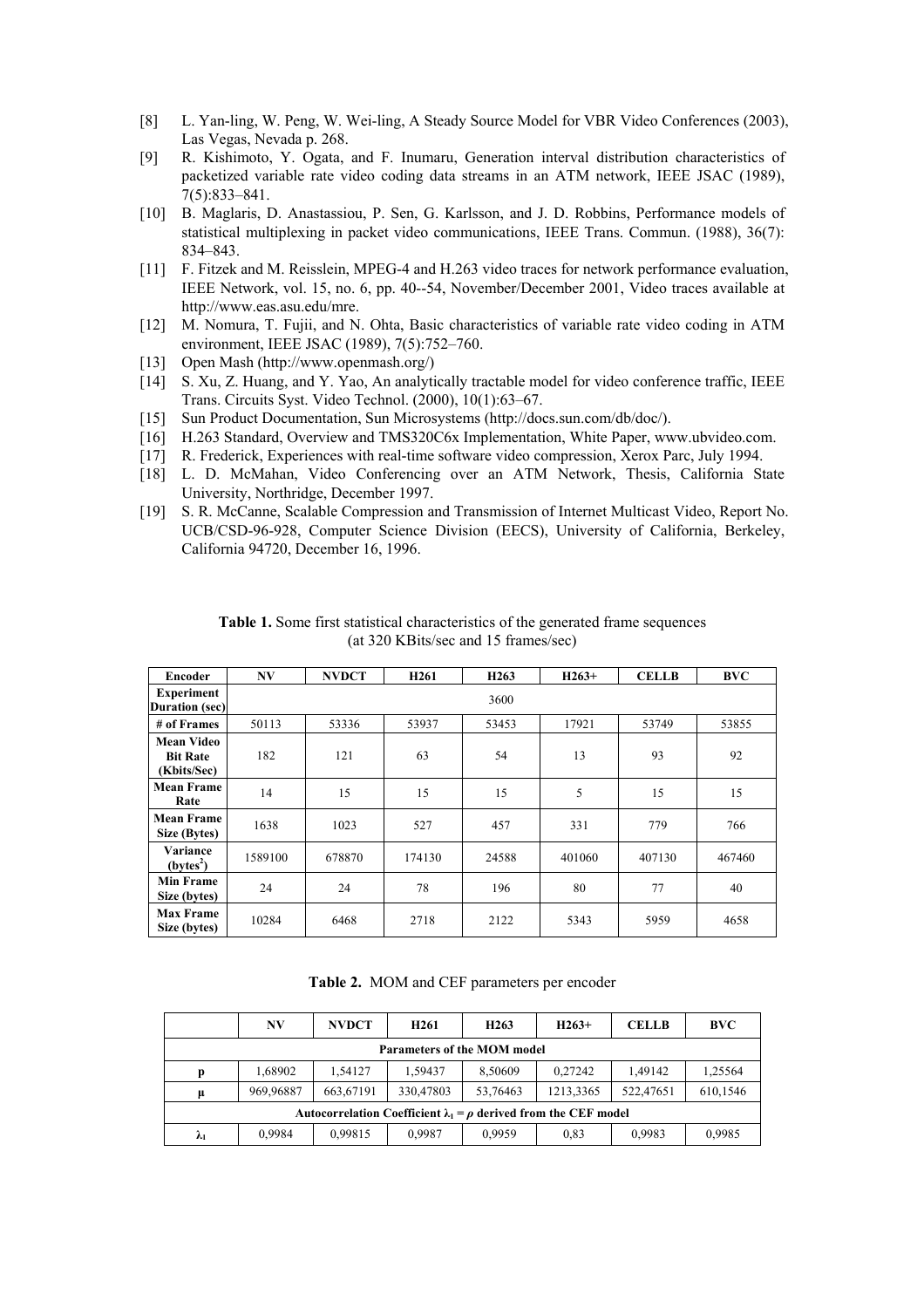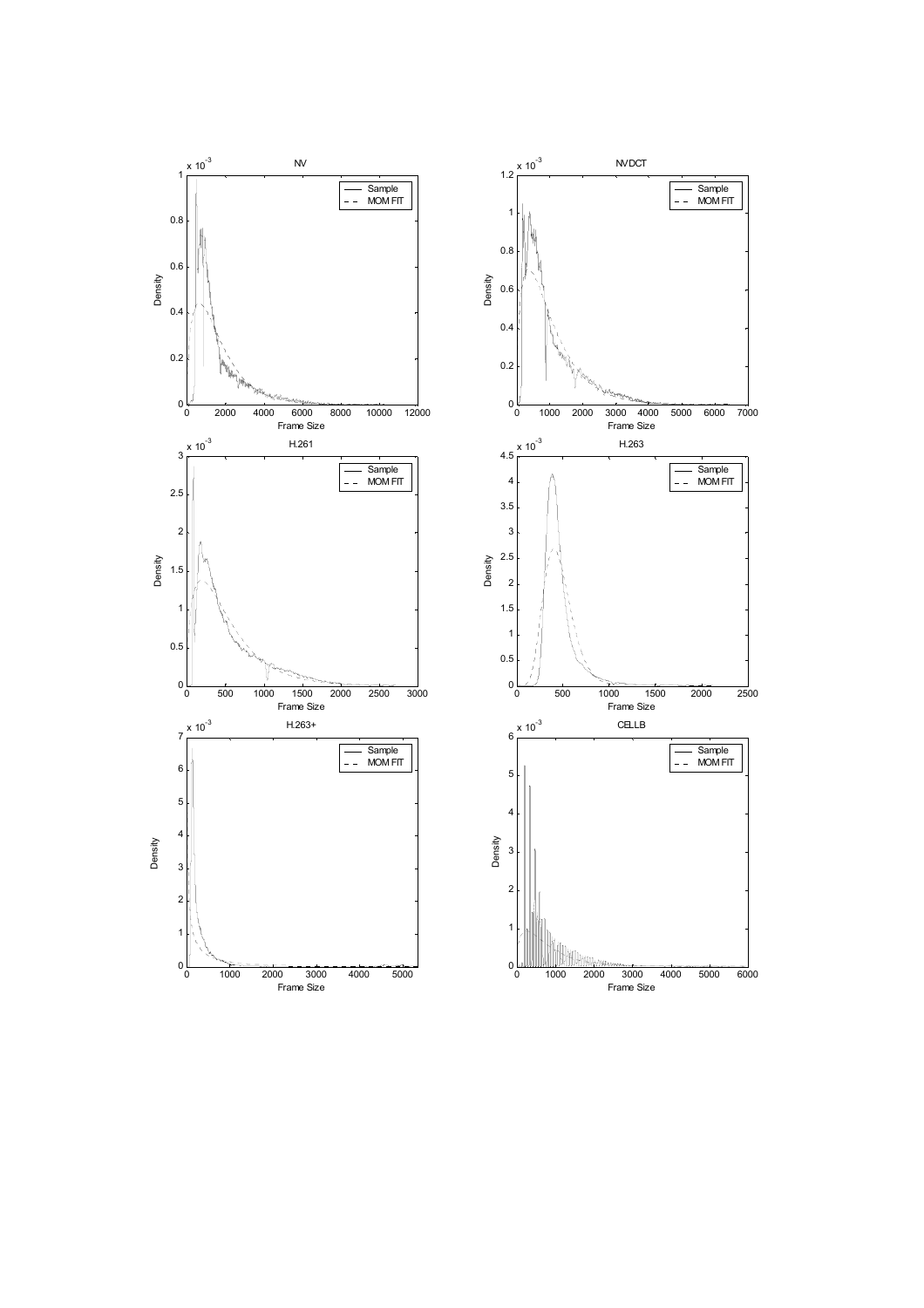

Figure 1. Frame size empirical distributions (smoothed with a typical "box" method) and MOM fits per encoder

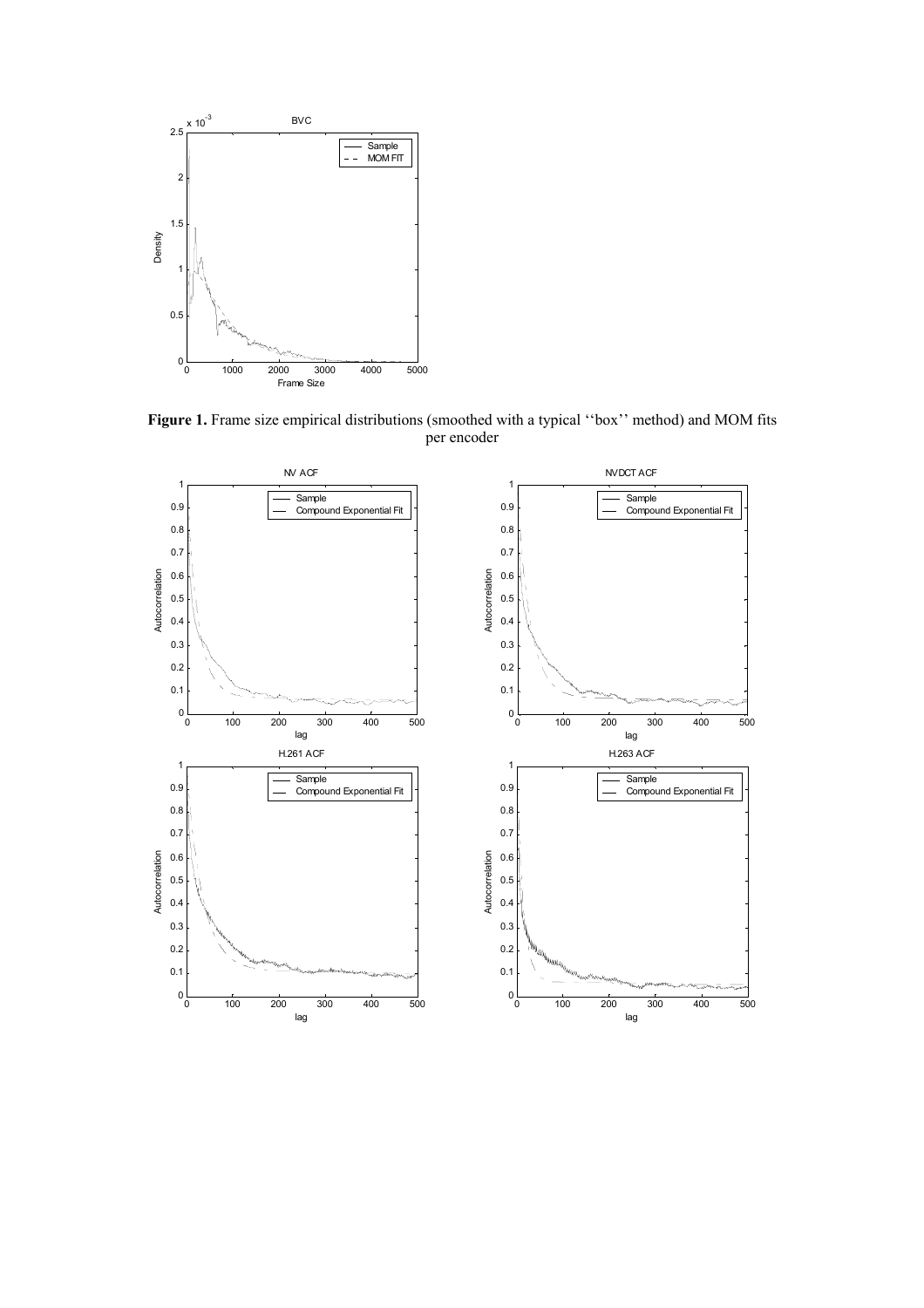

**Figure 2.** Autocorrelation Graphs and fitted model per encoder